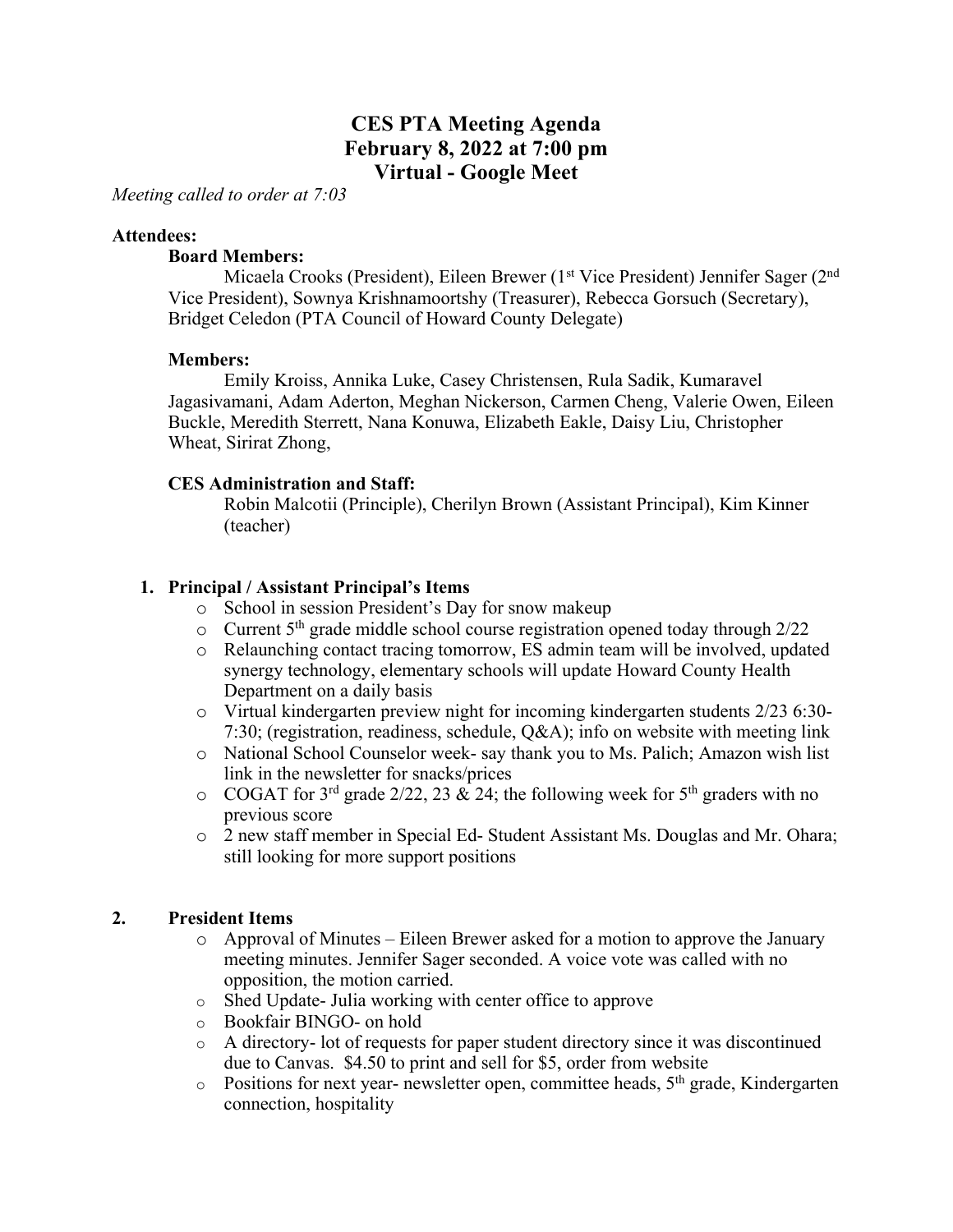- o RH grill restaurant night thank you
- o Leftover glow party snacks donated to Ms Palich for students; amazon wish list in newsletter

# **3. Membership Update**

o No update no new members or donations

## **4. Treasurer Report**

- o Only small reimbursements
- o Member target reached \$9500
- $\circ$  Close to \$3000 5<sup>th</sup> grade target
- o 2000\$ for all other fundraising reached
- o \$1000 goal for restaurant night also reached
- o Deficient \$5500, still there
- o Spring Fling expected to raise \$4000
- o 36000 budgeted (short 5500)
- o \$8540 set aside for teacher enrichment (100\$ per teacher)
- o Audit of 2021 books complete; can file tax returns and nonprofit filing

# **5. PTACHC Report**

- o Toast Masters public speaking group available to MS and HS students
- o Redistricting for 2022/2023; focused on HS 13 and feeder schools
- o BOE Meeting 2/10; 6010 policy discussion; 100% capacity, discussion of Superintendents contract- up 6/30; next 2 school calendar years, budget, discussion of delayed start time for HS for Fall 2023, future snow days will likely be virtual,
- o election year for 2 at large BOE members (county wide), candidate forums in the future

## **6. Committee Reports**

- o Yearbook- upload pictures
- o 5th Grade Committee-
	- 1. T-shirts in and being sent home by Friday; like to attach the  $5<sup>th</sup>$  grade activity schedule
	- 2. Service project- sandwich making for Grassroots coordinate with Julia (each class to do a morning over multiple days)
	- 3.  $5<sup>th</sup>$  grade party- pizza and DJ outside on the blacktop
	- 4. Teacher appreciation week- serve breakfast
	- 5. Simulated congressional hearing- confirm decorations with Ms Feigel
	- 6. Moving On ceremony & field trip picnic- TBD
- o Reflections- Congrats to 5 students moving to the state level

**Xylia Wheat** - 1st place in Primary Film Productions **Violette Yang** - 2nd place in Intermediate Film Production **James Pang** - 2nd place in Intermediate Visual Art